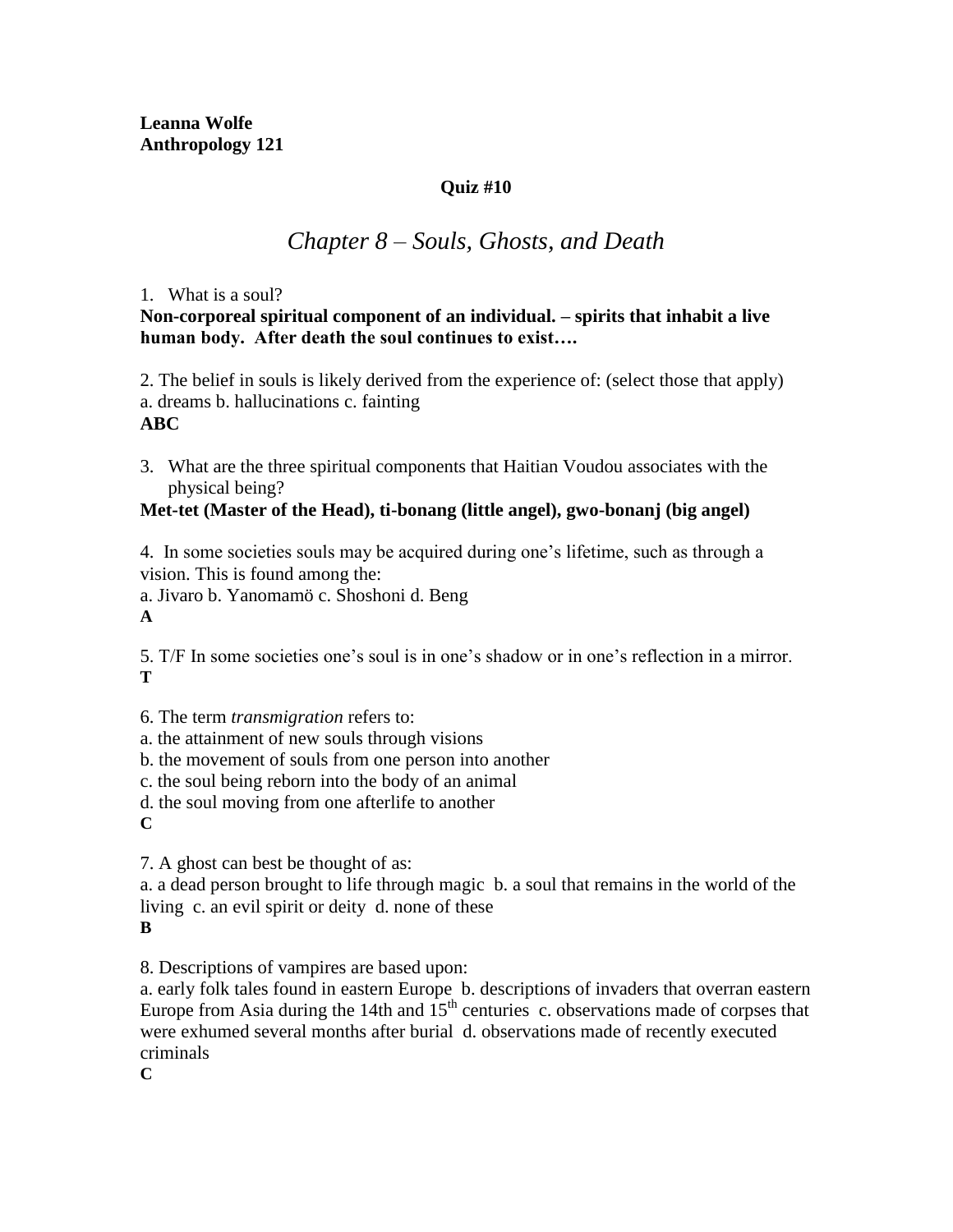9. T/F In most societies, the fate of the soul after death depends upon the behavior of the individual when living.

**F -- ..may have more to do with their occupation (warrior, circumstances of death)**

10. Under what condition do Roman Catholics go to Purgatory? **Souls in a state of grace, but in need of purification – e.g. pardonable sins resulting from human frailty.** 

11. How does one's behavior in this life expressed in the belief in reincarnation for Hindus and Buddhists?

**All actions and behaviors in this life will affect one's next life. One's current life is a consequence of past actions. Immortal soul is born again and again in different bodies.**

12. Can organs be harvested from someone who is not completely dead? **Yes, brain dead is considered "dead" despite that the heart is still beating and in this state it is legal to harvest organs**

13. Do harvested organs carry the essence of the donor? **Maybe..some recipients believe they take on appetites of their donors for certain foods and activities…**

14. What does a Berawan **secondary burial** involve? Why is it practiced? **Allow the body to decompose over an extended period of time (one year..) Juices are caught and eaten with cooked rice. End of mourning period the bones are free of flesh they are then buried underground.**

15. Which of the following are Berawan beliefs? (select as many as apply) a. after death the soul is divorced from the body b. souls of the dead undergo a slow metamorphosis c. the soul of the dead cannot reanimate the corpse d. spirits can reanimate a corpse and turn it into a monster **B,D**

16. What was the Berawan reaction to American mortuary practices? **Horrified by embalming where the soul becomes trapped in the body and could reanimate the corpse. Body needs to decompose for the soul to escape.**

17. Death rituals or funerals serve many purposes among which is (are): a. channeling the expressions of grief b. determining the fate of the soul c. protecting the community from ghosts d. all of these **D**

18. The custom of drinking the cremated ashes of the dead is found among the: a. Yanomamö b. Jivaro c. Berawan d. Nuer **A**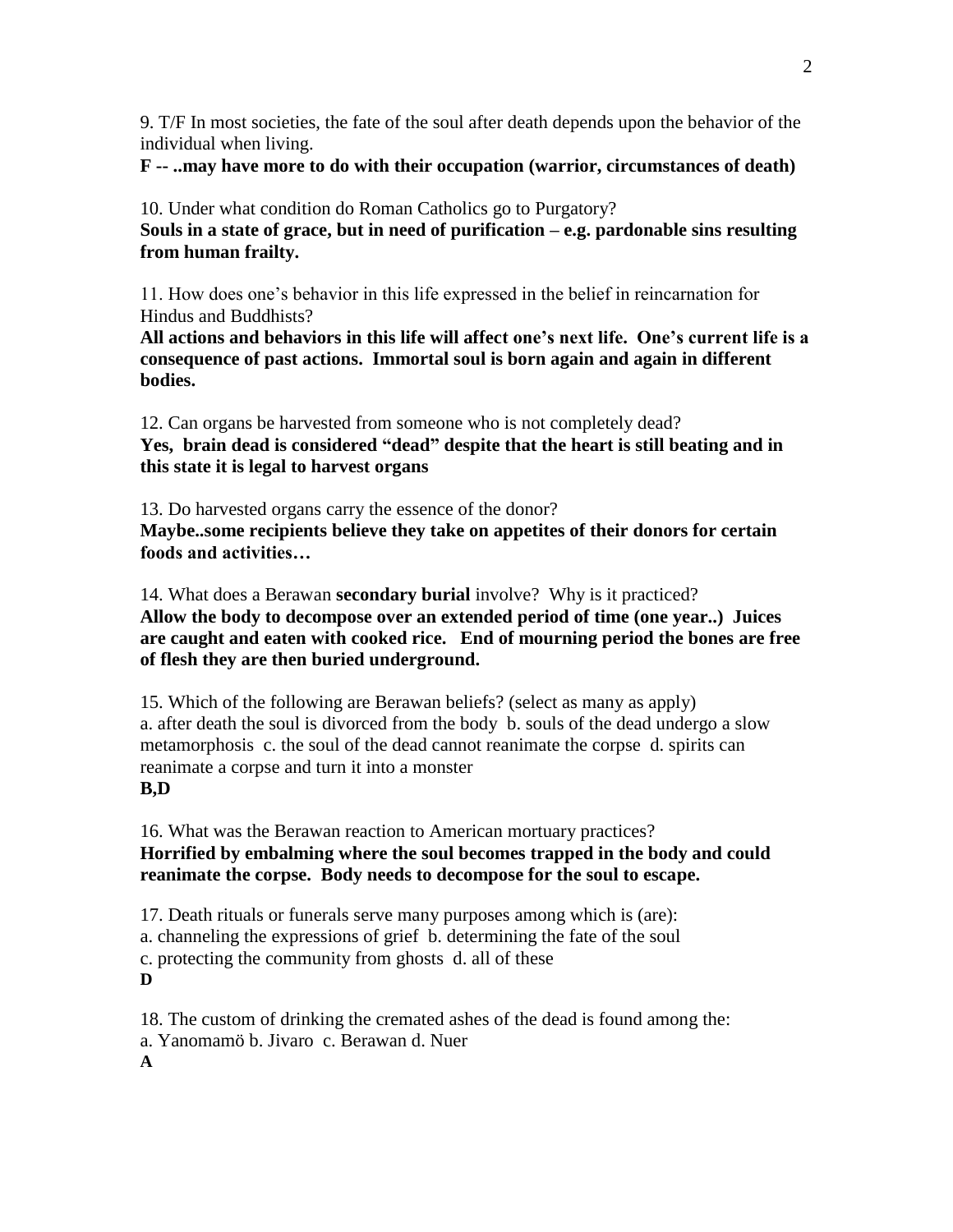19. The earliest examples of the American custom of embalming and the establishment of the first military cemeteries took place during the:

a. Revolutionary War b. French and Indian War c. Civil War d. World War I **C**

20. American mortuary customs are characterized by:

a. discomfort on the part of those attending the funeral b. restrained expressions of grief c. restoration of the body to lifelike appearance for purposes of display d. all of these **D-antithesis of the Berawan**

21. T/FAmong the Dani a major function of a funeral is to appease ghosts. **T**

22. What did the ancient Egyptian practice of mummification involve? **Death – next step in the continuation of life—remove as much water as possible by burying it in a mineral matron for 70 days– internal organs removed and placed in jars—body cavity filled with resin-soaked linen..Body then wrapped in additional linen and then wrapped in a cast made of linen and plaster**

23. What does the practice of *exposure* involve?

**Expose body to the elements to be consumed by animals…body quickly reduced to just bones which might then by buried.**

24.T/F Examples of endocannibalistic anthropophagers are the Yanomamö and the Fore. **T – eating one's people…eating the human body (Fore non-cremated; Yanomamö cremated in plantain soup.**

25. T/F Cremation is now more common than burial.

**F – response to the process of decay which is considered by many to be very dangerous.—becoming more popular in modern societies as less land is available for cemetaries**

26. T/F The Day of the Dead (*Dia de los Muertos*) in Mexico was a time when ghosts and evil spirits returned to take revenge on the living.

**F – celebration of the lives of the dead..altars. their foods, objects, positive memories Nov. 1 and 2 re; Aztec practice..family reunion, sugar skulls, coffins, candles, incense, feasts in the graveyard** 

27. Describe the development of Halloween as an example of syncretism.

**1 – ancient Celtic festival called Samhain - New Years Day celebrated Nov. 1 During this time the gates that normally separate the living and the dead are opened – special foods prepared**

**300-400AD – Nov. declared All Saints Day to honor the Christian Saints (especially those who were not otherwise honored during the calendar year)**

**Eve before all saints day was October 31 – Hallow Even …onto Halloween. 900 AD – All Souls day declared for Nov. 2 which more closely resembles Samhain, celebrating the lives of those who have passed in the previous year.**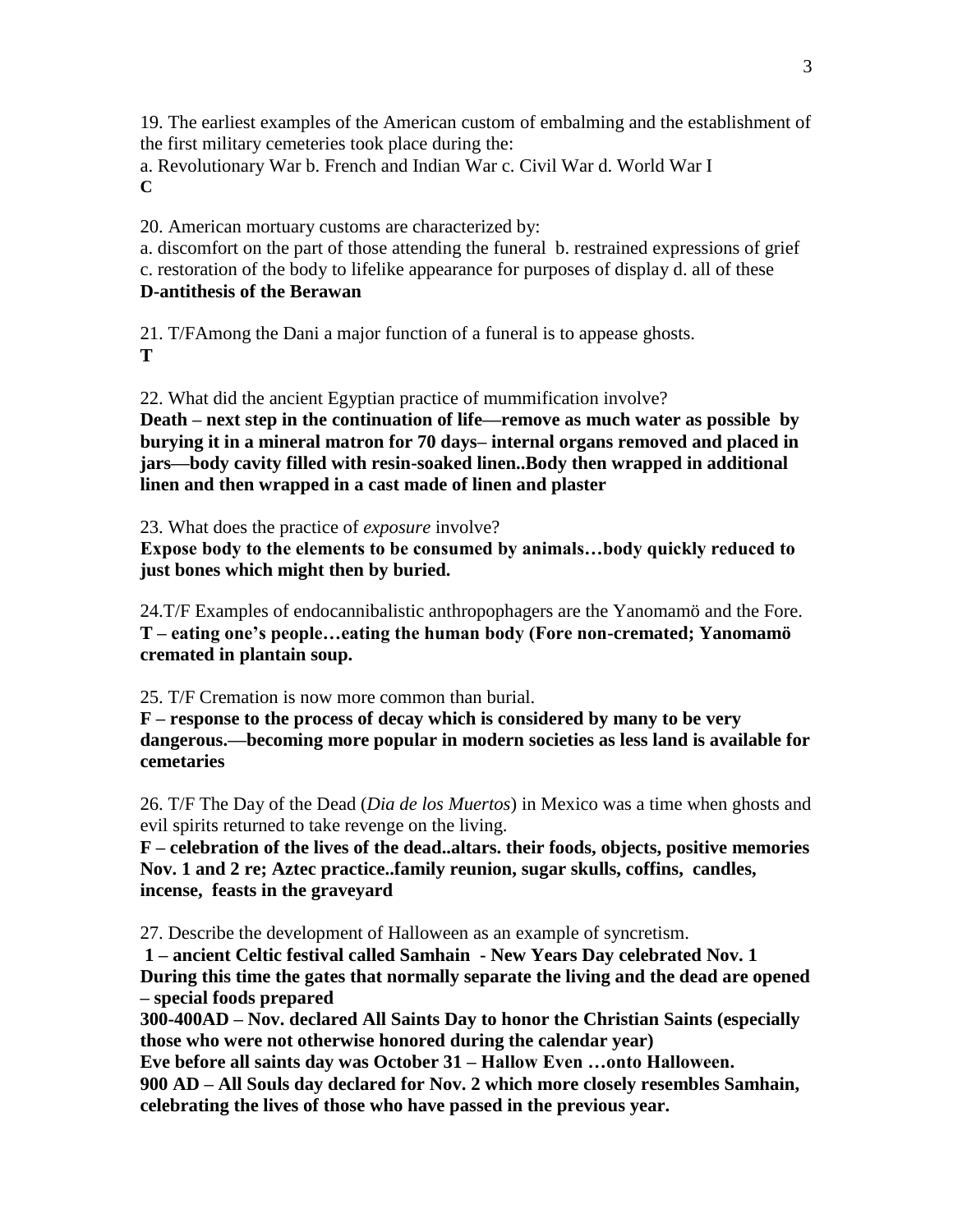# Spontaneous Memorialization: Death and Mourning (Discussion)

## 1. What are some of the ways our society has gained control over death? **Seat belts, no leaded paint on children's toys, vaccinations, FDA regulations, motor cycle and bicycle helmets**

2. How long do you expect to live? **Discussion**

3. What are some contemporary examples of unexpected violent death?

**Terrorist Bombing (re: Boston Marathon), Drive by shootings, Oklahoma City bombing.**

4. T/F Spontaneous memorialization is a public response to unanticipated, violent deaths of people who do not fit into categories of those we expect to die.

## **D – good definition**

5. T/F Spontaneous memorializations can replace traditional funerary rites.

**F – for the public…family memorials have their place as well.**

6. What are examples of mementos that mourners may bring to sites of death? **Large candles, teddy bears, photographs, flowers.**

- 7. T/F People who did not know the deceased often participate in spontaneous memorializations.
- **T – empathize with circumstance**
- 8. T/F Spontaneous memorializations can be seen as a response to the juxtaposition of violent death in a culture that values human life.
- **T – need for strong public display to affirm values of life!**
- 9. T/F It's rare that a spontaneous memorialization occurs after an event that receives extensive news coverage.

**F – Often news coverage galvanizes mourners**

10. Why might mourners seek to visit a site where a spontaneous death occurred? **Make sense of it of the tragedy…connect with the loss**

11. How did the bombing of the Oklahoma City Federal Building violate fundamental American cultural values?

**Innocent children in a Day Care Center were killed…not warriors, soldiers, on-duty police. Killer was an American, Timothy McVey, not a foreign terrorist**

12. How was Selena memorialized?

**Cars displayed photos of her and radio stations played her songs as cars amplified them as they drove the streets of Austin**